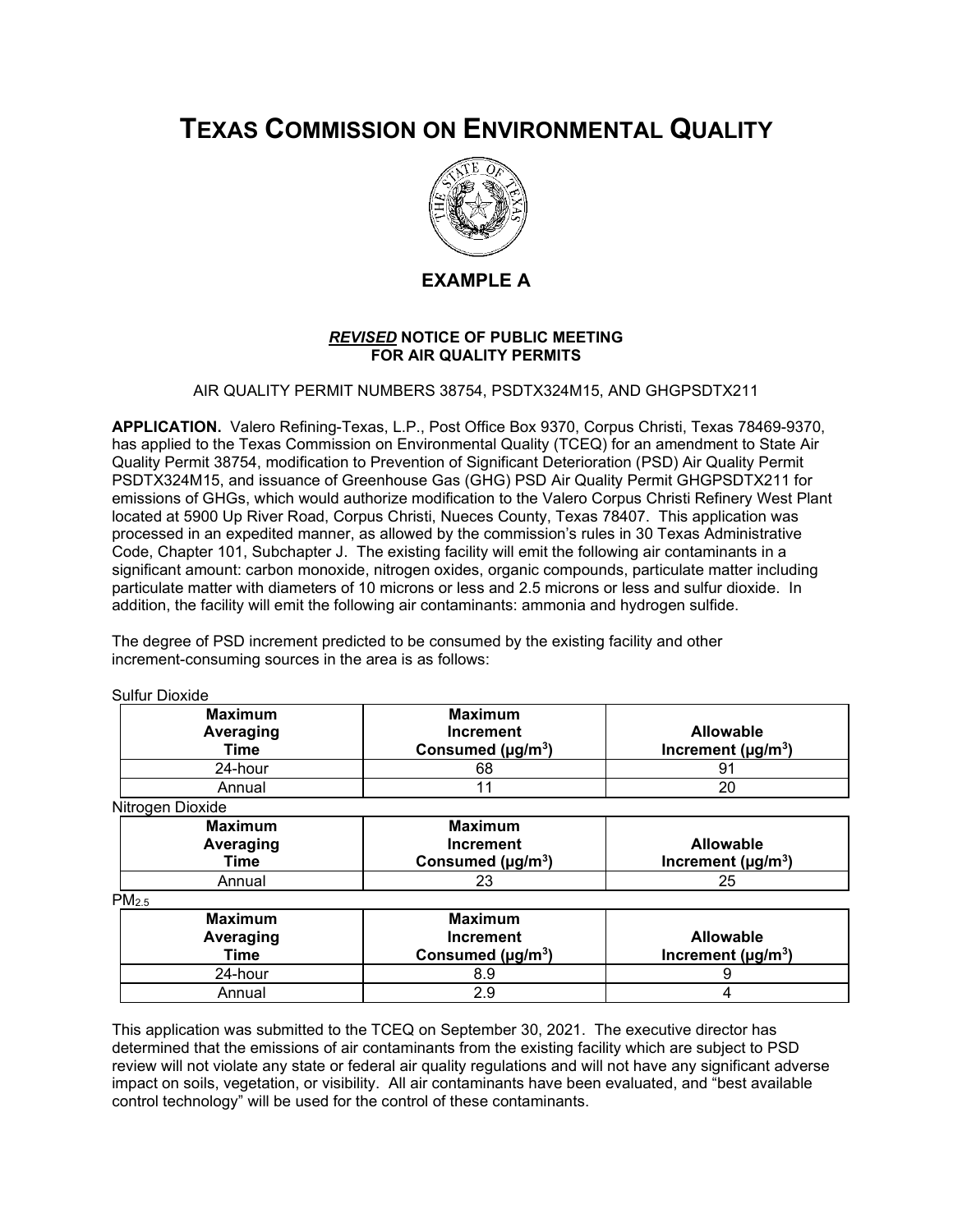The executive director has completed the technical review of the application and prepared a draft permit which, if approved, would establish the conditions under which the facility must operate.

This link to an electronic map of the site or facility's general location is provided as a public courtesy and not part of the application or notice. For exact location, refer to application. [http://www.tceq.texas.gov/assets/public/hb610/index.html?lat=27.820555&lng=-](http://www.tceq.texas.gov/assets/public/hb610/index.html?lat=27.820555&lng=-97.488333&zoom=13&type=r) [97.488333&zoom=13&type=r.](http://www.tceq.texas.gov/assets/public/hb610/index.html?lat=27.820555&lng=-97.488333&zoom=13&type=r)

**PUBLIC COMMENT/PUBLIC MEETING. You may submit public comments to the Office of the Chief Clerk at the address below.** The TCEQ will consider all public comments in developing a final decision on the application. A public meeting will be held and will consist of two parts, an Informal Discussion Period and a Formal Comment Period. A public meeting is not a contested case hearing under the Administrative Procedure Act. During the Informal Discussion Period, the public will be encouraged to ask questions of the applicant and TCEQ staff concerning the permit application. The comments and questions submitted orally during the Informal Discussion Period will not be considered before a decision is reached on the permit application, and no formal response will be made. Responses will be provided orally during the Informal Discussion Period. During the Formal Comment Period on the permit application, members of the public may state their formal comments orally into the official record. At the conclusion of the comment period, all formal comments will be considered before a decision is reached on the permit application. A written response to all formal comments will be prepared by the executive director and will be sent to each person who submits a formal comment or who requested to be on the mailing list for this permit application and provides a mailing address. Only relevant and material issues raised during the Formal Comment Period can be considered if a contested case hearing is granted on this permit application.

#### **The Public Meeting is to be held:**

## **Monday, July 11, 2022 at 7:00 PM** *Corpus Christi Airport Hotel and Conference Center* **5549 Leopard Street Corpus Christi, TX 78408**

**INFORMATION.** Members of the public are encouraged to submit written comments anytime during the public meeting or by mail before the close of the public comment period to the Office of the Chief Clerk, TCEQ, Mail Code MC-105, P.O. Box 13087, Austin, Texas 78711-3087 or electronically at [http://www.tceq.texas.gov/goto/comment.](http://www.tceq.texas.gov/goto/comment) If you need more information about the permit application or the permitting process, please call the TCEQ Public Education Program, toll free, at 1-800-687-4040. General information can be found at our Web site at [www.tceq.texas.gov.](http://www.tceq.texas.gov/) *Si desea información en Español, puede llamar al 1-800-687-4040.*

The permit application, executive director's preliminary decision, draft permit, and the executive director's preliminary determination summary and executive director's air quality analysis, will be available for viewing and copying at the TCEQ central office, the TCEQ Corpus Christi regional office, and at the Owen R. Hopkins Public Library, 3202 McKinzie Road, Corpus Christi, Nueces County, Texas. The facility's compliance file, if any exists, is available for public review at the TCEQ Corpus Christi Regional Office, 500 North Shoreline Boulevard, Suite 500, Corpus Christi, Texas. Further information may also be obtained from Valero Refining-Texas L.P. at the address stated above or by calling Ms. Meagan Marquard, Superintendent Environmental at (361) 299-8913.

Persons with disabilities who need special accommodations at the meeting should call the Office of the Chief Clerk at 512-239-3300 or 1-800-RELAY-TX (TDD) at least five business days prior to the meeting.

Notice Issuance Date: June 14, 2022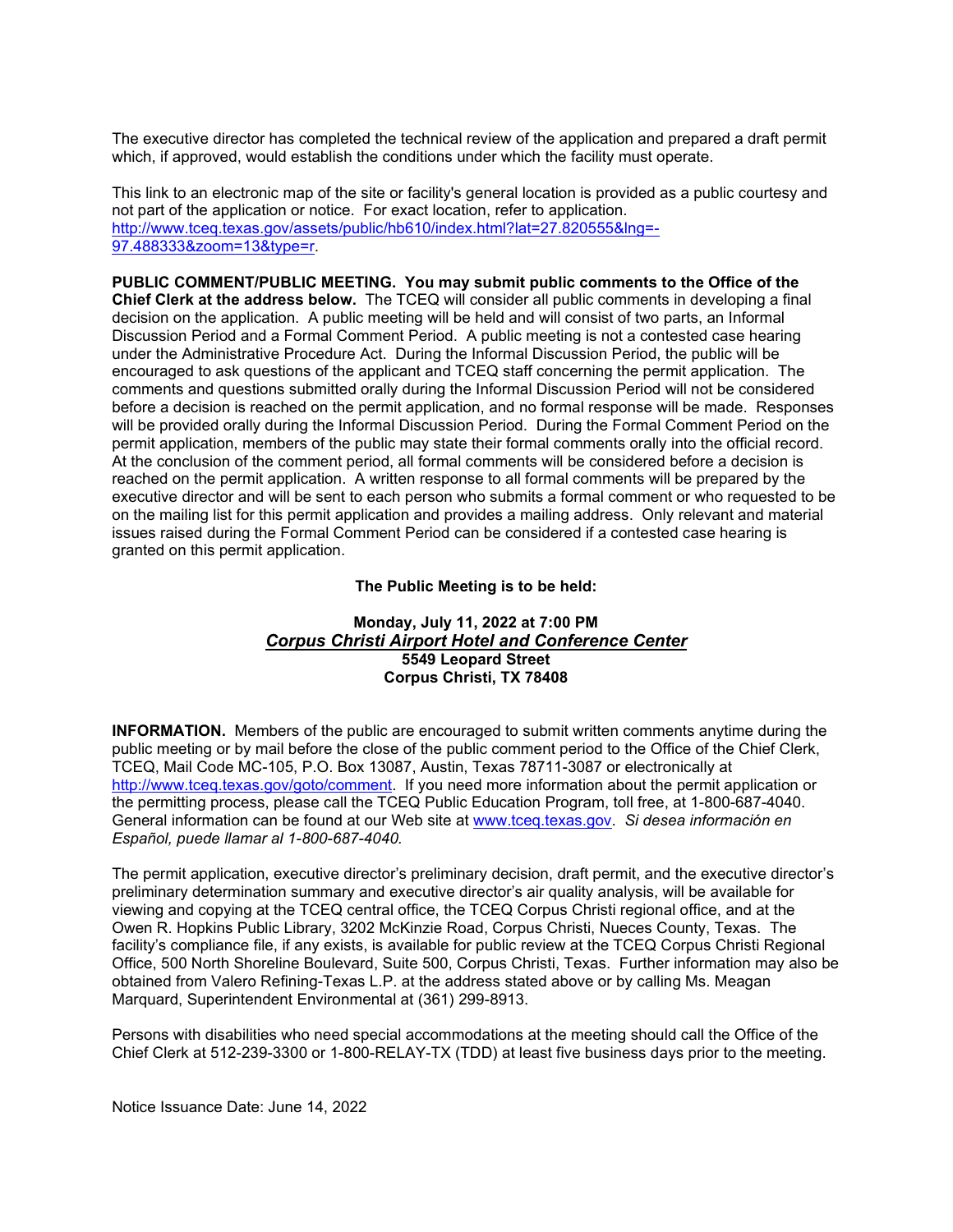# **COMISIÓN DE CALIDAD AMBIENTAL DE TEXAS**



## **EJEMPLO A**

### **AVISO DE REUNIÓN PÚBLICA** *REVISADO* **PARA PERMISOS DE CALIDAD DEL AIRE**

PERMISO DE CALIDAD DEL AIRE PERMISOS 38754, PSDTX324M15 Y GHGPSDTX211

**SOLICITUD.** Valero Refining-Texas, L.P., Post Office Box 9370, Corpus Christi, Texas 78469-9370, ha solicitado a la Comisión de Calidad Ambiental de Texas (TCEQ, por sus siglas en inglés) una enmienda al Permiso Estatal de Calidad del Aire 38754, modificación al Permiso de Prevención de Deterioro Significativo (PSD, por sus siglas en inglés) de Calidad del Aire PSDTX324M15, y emisión de Gases de Efecto Invernadero (GHG, por sus siglas en inglés) PSD Permiso de Calidad del Aire GHGPSDTX211 para emisiones de GHG, que autorizaría la modificación a la Planta Oeste de la Refinería Valero Corpus Christi ubicada en 5900 Up River Road, Corpus Christi, Nueces County, Texas 78407. Esta solicitud se procesó de manera expedita, según lo permitido por las reglas de la comisión en 30 Código Administrativo de Texas, Capítulo 101, Subcapítulo J. La instalación existente emitirá los siguientes contaminantes del aire en una cantidad significativa: monóxido de carbono, óxidos de nitrógeno, compuestos orgánicos, material particulado, incluidas las partículas con diámetros de 10 micras o menos y 2.5 micras o menos y dióxido de azufre. Además, la instalación emitirá los siguientes contaminantes atmosféricos: amoníaco y sulfuro de hidrógeno.

El grado de incremento de la División del Sector Privado que se prevé que consumirán las instalaciones existentes y otras fuentes de consumo incremental en la zona es el siguiente:

| Tiempo<br>Promedio<br>Máximo | Máximo<br>Incremento<br>Consumido ( $\mu$ g/m <sup>3</sup> ) | Incremento<br>Permisible $(\mu g/m^3)$ |
|------------------------------|--------------------------------------------------------------|----------------------------------------|
| 24 horas                     | 68                                                           | .9                                     |
| Anual                        |                                                              | 20                                     |
| Dióxido de nitrógeno         |                                                              |                                        |

| <b>Provide de lilliogene</b> |                                      |                          |  |  |
|------------------------------|--------------------------------------|--------------------------|--|--|
| Tiempo                       | Máximo                               |                          |  |  |
| <b>Promedio</b>              | <b>Incremento</b>                    | Incremento               |  |  |
| Máximo                       | Consumido ( $\mu$ g/m <sup>3</sup> ) | Permisible $(\mu g/m^3)$ |  |  |
| Anual                        | 23                                   | 25                       |  |  |

 $PM_{2.5}$ 

| $\cdots$ |          |                                      |                          |  |
|----------|----------|--------------------------------------|--------------------------|--|
|          | Tiempo   | Máximo                               |                          |  |
|          | Promedio | <b>Incremento</b>                    | Incremento               |  |
|          | Máximo   | Consumido ( $\mu$ g/m <sup>3</sup> ) | Permisible $(\mu q/m^3)$ |  |
|          | 24 horas | 8.9                                  |                          |  |
|          | Anual    | 2.9                                  |                          |  |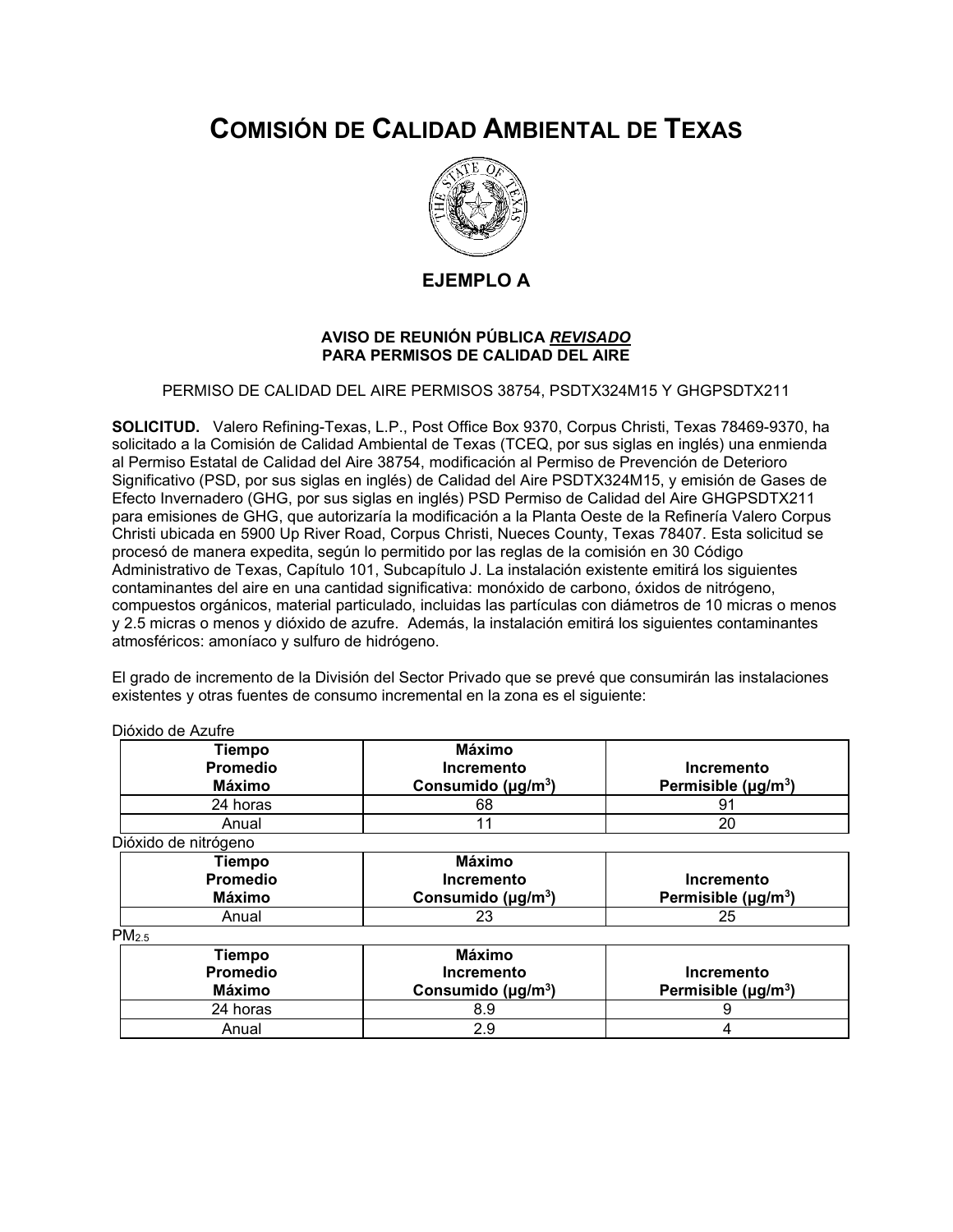Esta solicitud fue presentada a la TCEQ el 30 de septiembre de 2021. El director ejecutivo ha determinado que las emisiones de contaminantes atmosféricos de la instalación existente que están sujetas a la revisión de la DSP no violarán ninguna regulación estatal o federal de calidad del aire y no tendrán ningún impacto adverso significativo en los suelos, la vegetación o la visibilidad. Todos los contaminantes del aire han sido evaluados, y se utilizará la "mejor tecnología de control disponible" para el control de estos contaminantes.

El director ejecutivo ha completado la revisión técnica de la solicitud y ha preparado un proyecto de permiso que, de ser aprobado, establecería las condiciones en las que la instalación debe operar.

Este enlace a un mapa electrónico de la ubicación general del sitio o instalación se proporciona como cortesía pública y no como parte de la solicitud o aviso. Para conocer la ubicación exacta, consulte la solicitud. [http://www.tceq.texas.gov/assets/public/hb610/index.html?lat=27.820555&lng=-](http://www.tceq.texas.gov/assets/public/hb610/index.html?lat=27.820555&lng=-97.488333&zoom=13&type=r) [97.488333&zoom=13&type=r.](http://www.tceq.texas.gov/assets/public/hb610/index.html?lat=27.820555&lng=-97.488333&zoom=13&type=r)

**COMENTARIO PÚBLICO/REUNIÓN PÚBLICA. Puede enviar comentarios públicos a la Oficina del Secretario Oficial en la dirección a continuación.** La TCEQ considerará todos los comentarios públicos al desarrollar una decisión final sobre la solicitud. Se convocará una reunión pública que constará de dos partes, un Periodo de Discusión Informal y un Periodo de Comentarios Formales. Una reunión pública no es una audiencia de caso impugnado en virtud de la Ley de Procedimiento Administrativo. Durante el Periodo de Discusión Informal, se alentará al público a hacer preguntas al solicitante y al personal de la TCEQ sobre la solicitud de permiso. Los comentarios y preguntas presentadas oralmente durante el Periodo de Discusión Informal no se considerarán antes de que se tome una decisión sobre la solicitud de permiso, y no se dará una respuesta formal. Las respuestas se proporcionarán oralmente durante el Periodo de Discusión informal. Durante el Período de Comentarios Formales sobre la solicitud de permiso, los miembros del público pueden declarar sus comentarios formales oralmente en el registro oficial. Al final del periodo de comentarios, todos los comentarios formales se considerarán antes de que se tome una decisión sobre la solicitud de permiso. El director ejecutivo preparará una respuesta por escrito a todos los comentarios formales y se enviará a cada persona que presente un comentario formal o que solicite estar en la lista de correo para esta solicitud de permiso y proporcione una dirección postal. Solo se pueden considerar las cuestiones relevantes y materiales planteadas durante el Periodo de Comentarios Formales si se concede una audiencia de caso impugnado en esta solicitud de permiso.

## **La Reunión Pública se llevará a cabo:**

### **lunes, 11 de julio de 2022 a las 7:00 PM** *Corpus Christi Airport Hotel and Conference Center* **5549 Leopard Street Corpus Christi, TX 78408**

**INFORMACIÓN.** Se alienta a los miembros del público a enviar comentarios por escrito en cualquier momento durante la reunión pública o por correo antes del cierre del periodo de comentarios públicos a la Office of the Chief Clerk, TCEQ, Mail Code MC-105, P.O. Box 13087, Austin, Texas 78711-3087 o electrónicamente a [http://www.tceq.texas.gov/goto/comment.](http://www.tceq.texas.gov/goto/comment) Si necesita más información sobre la solicitud de permiso o el proceso de permisos, llame al Programa de Educación Pública de la TCEQ, sin cargo, al 1-800-687-4040. Puede encontrar información general en nuestro sitio web en [www.tceq.texas.gov.](http://www.tceq.texas.gov/) *Si desea información en español, puede llamar al 1-800-687-4040.*

La solicitud de permiso, la decisión preliminar del director ejecutivo, el bosquejo del permiso y el resumen de determinación preliminar del director ejecutivo y el análisis de la calidad del aire del director ejecutivo, estarán disponibles para su visualización y copia en la oficina central de la TCEQ, la oficina regional de TCEQ Corpus Christi y en Owen R. Hopkins Public Library, 3202 McKinzie Road, Corpus Christi, Nueces County, Texas. El archivo de cumplimiento de la instalación, si existe, está disponible para revisión pública en la Oficina Regional de la TCEQ Corpus Christi, 500 North Shoreline Boulevard, Suite 500,